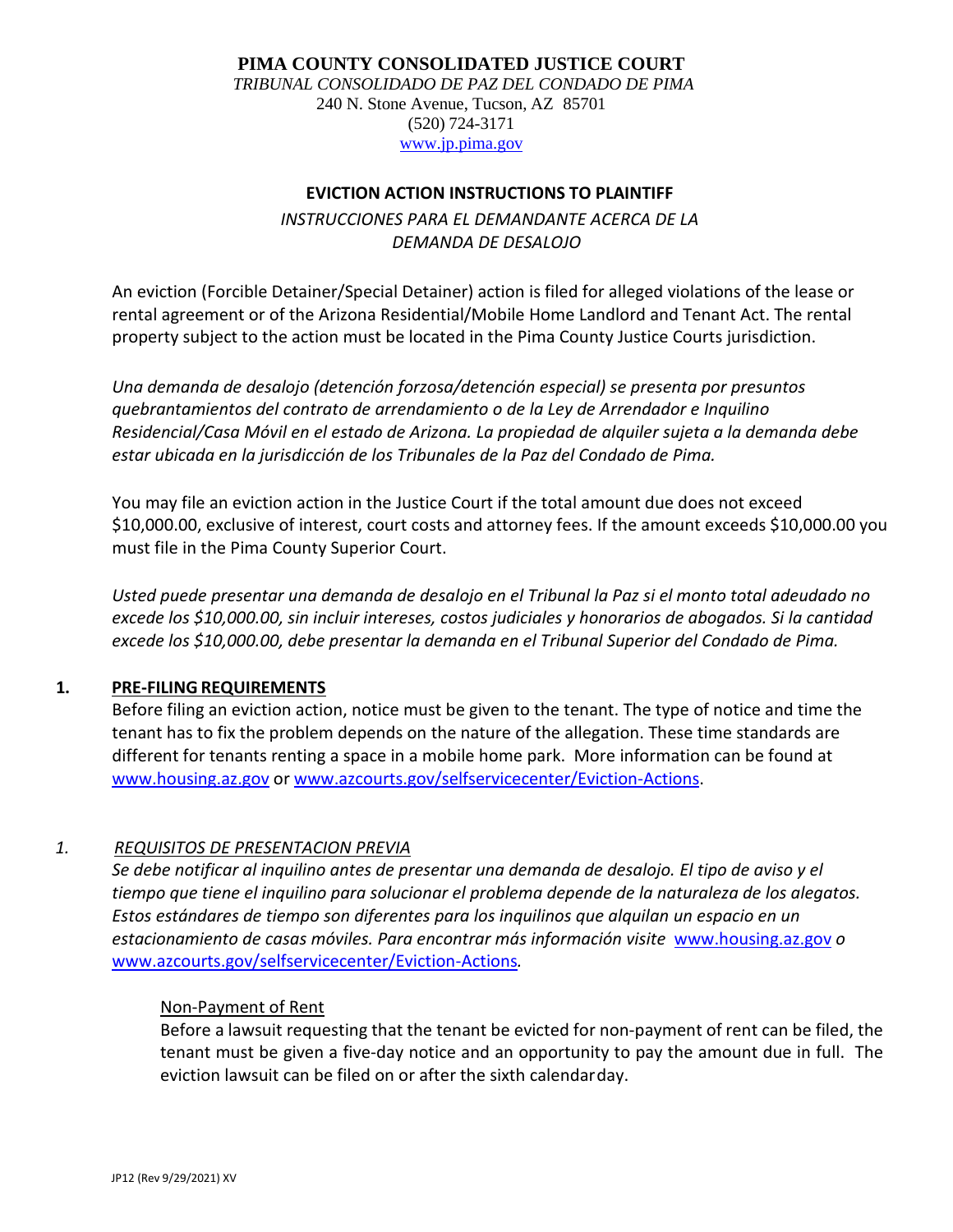## *Falta de pago del alquiler*

*Antes de que se pueda presentar una demanda solicitando que el inquilino sea desalojado por no pagar el alquiler, se le debe dar al inquilino un aviso de cinco días y la oportunidad de pagar el monto adeudado en su totalidad. La demanda de desalojo se puede presentar en o después del sexto día natural.* 

## Material Non-Compliance

If the landlord alleges a material noncompliance with the lease, (e.g. violating the rules of the apartment complex, unauthorized pets) then the landlord must give the tenant a ten-day notice and an opportunity to come into compliance with the terms of the lease. The eviction lawsuit can be filed on or after the eleventh day.

## *Incumplimiento material*

*Si el arrendador alega un incumplimiento material del contrato de arrendamiento (por ejemplo, quebrantar las reglas del complejo de apartamentos, tener mascotas no autorizadas), entonces el arrendador debe darle al inquilino un aviso de diez días y la oportunidad de cumplir con los términos del contrato de arrendamiento. La demanda de desalojo se puede presentar en o después del undécimo día.* 

## Material Non-Compliance Affecting Health and Safety

If the landlord alleges a material noncompliance with the lease that affects health and safety, then the landlord must give the tenant a five-day notice and an opportunity to come into compliance with the terms of the lease. The eviction lawsuit can be filed on or after the sixth day.

# *Incumplimiento material que afecta la salud y la seguridad*

*Si el arrendador alega un incumplimiento material del contrato de arrendamiento que afecta la salud y la seguridad, entonces el arrendador debe darle al inquilino un aviso de cinco días y la oportunidad de cumplir con los términos del contrato de arrendamiento. La demanda de desalojo se puede presentar en o después del sexto día.* 

## Material and Irreparable Breach

If the landlord alleges that the tenant has committed a material and irreparable breach, then the landlord can deliver a notice of immediate termination of the rental agreement. The lawsuit requesting an eviction can be filed on the same day. Examples of a material and irreparable breach include but are not limited to gang activity, the discharge of a weapon on the premises or inflicting serious bodily harm on another.

## *Incumplimiento material e irreparable*

*Si el arrendador alega que el inquilino ha cometido un incumplimiento material e irreparable, entonces el arrendador puede entregar un aviso de terminación inmediata del contrato del alquiler. La demanda que solicita el desalojo se puede presentar en el mismo día. Los ejemplos de un incumplimiento material e irreparable incluyen entre otros, la actividad de pandillas, la descarga de un arma en las instalaciones o infligir daños graves corporales a otra persona.*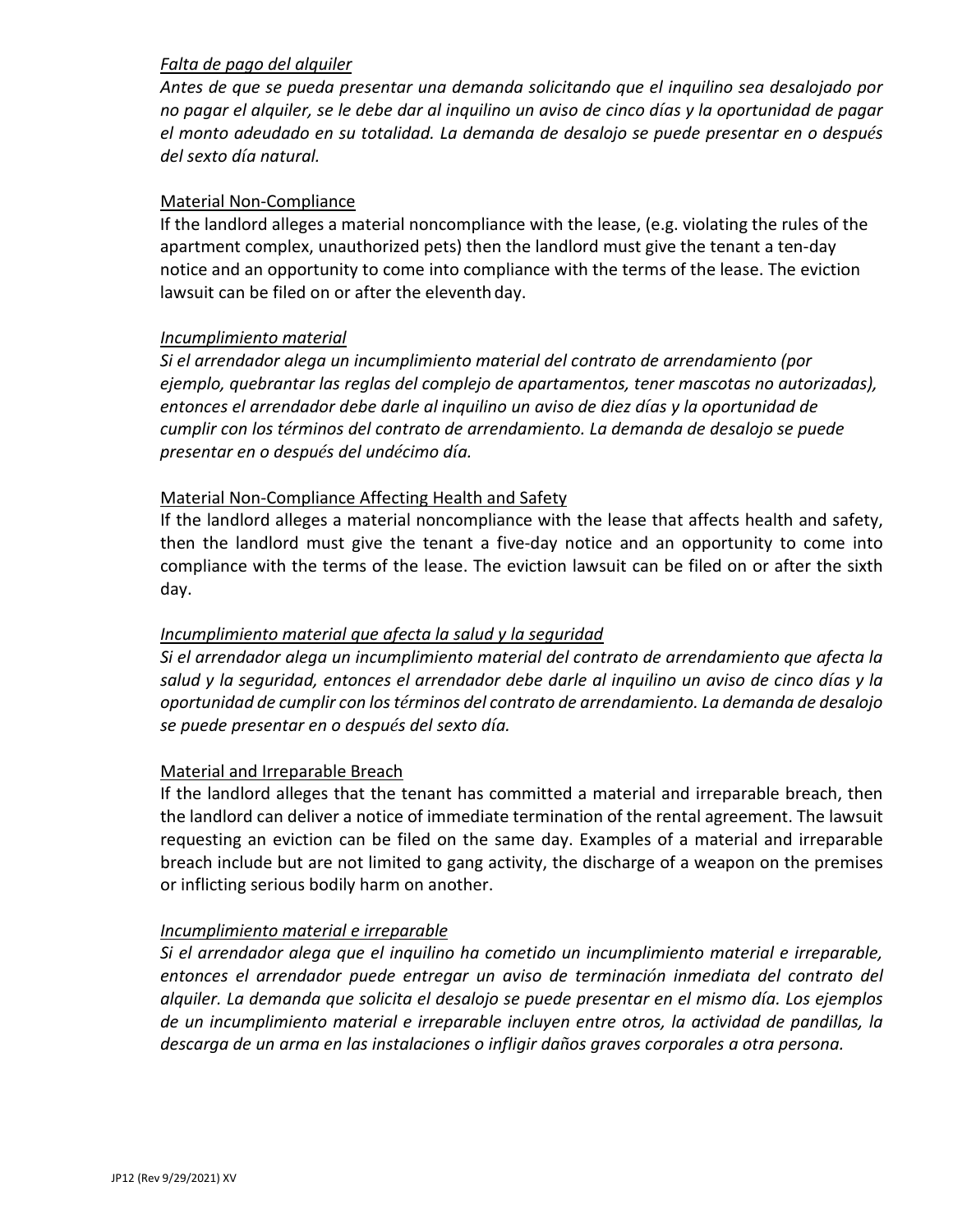If the notice was mailed by certified or registered mail, add an additional 5 days before filing the lawsuit. The notice time periods are mandatory and your case may be dismissed if you file too early.

*Si el aviso se envió por correo certificado o registrado, agregue 5 días adicionales antes de presentar la demanda. Los periodos de tiempo para avisarle a la otra parte son obligatorios y su caso puede ser desestimado si presenta la solicitud demasiado pronto.* 

# **All forms can be found on our website at [www.jp.pima.gov o](http://www.jp.pima.gov/)r at our customer service windows at 240 N. Stone Avenue, Tucson, AZ 85701**

*Todos los formularios se encuentran en nuestra página web en*[www.jp.pima.gov](http://www.jp.pima.gov/) *o visite nuestras ventanillas de servicio al cliente en 240 N. Stone Avenue, Tucson, AZ 85701*

# **2. BEGINNING THELAWSUIT**

Complete the Eviction Action summons and complaint (form JP06). File the summons and complaint at the customer service window and pay the required filing fee. The clerk will create a case and provide a court date within 3 to 6 business days.

## *2. INICIO DE LA DEMANDA*

*Llene en su totalidad el citatorio y la demanda de desalojo (formulario JP06). Presente el citatorio y la demanda al actuario que se encuentra en la ventanilla de servicio al cliente y pague la cuota judicial requerida. El actuario generará un caso y le proporcionará una fecha de audiencia dentro de 3 a 6 días hábiles.* 

## **3. GIVING NOTICE TO THE TENANT**

After the clerk has assigned a case number and court date and time, the tenant must be served. The summons, complaint, the residential eviction information sheet and the lease agreement must be served by a constable or process server. If the action is based on non-payment of rent a copy of the accounting of charges and payments for the preceding six months must be served with the complaint. You may contact the Pima County Constables Office at (520) 724-5442 or search for private process servers in the yellow pages or internet. A fee will be required and will be determined by the serving agency. After the tenant has been served, proof of service must be filed with the court prior to the scheduled hearing.

# *3. ENTREGAR AVISO AL INQUILINO*

*Después de que el actuario haya designado un número de caso, se le debe notificar al inquilino la hora y fecha de la audiencia. El citatorio, la demanda, la hoja de información acerca de desalojo residencial y el contrato de arrendamiento deben ser entregados por un alguacil o notificador de proceso. Si la demanda se basa porque no se ha pagado el alquiler, se debe entregar una copia de la contabilidad de cargos y pagos de seis meses anteriores junto con la demanda. Usted puede comunicarse con la Oficina de Alguaciles del Condado de Pima al (520) 724-5442 o buscar notificadores de proceso privados en la sección amarilla o en el internet. Se requerirá una cuota y será determinada por la agencia de notificación. Después de que se le haya notificado al inquilino, se debe presentar un comprobante de notificación al tribunal antes de la audiencia programada.*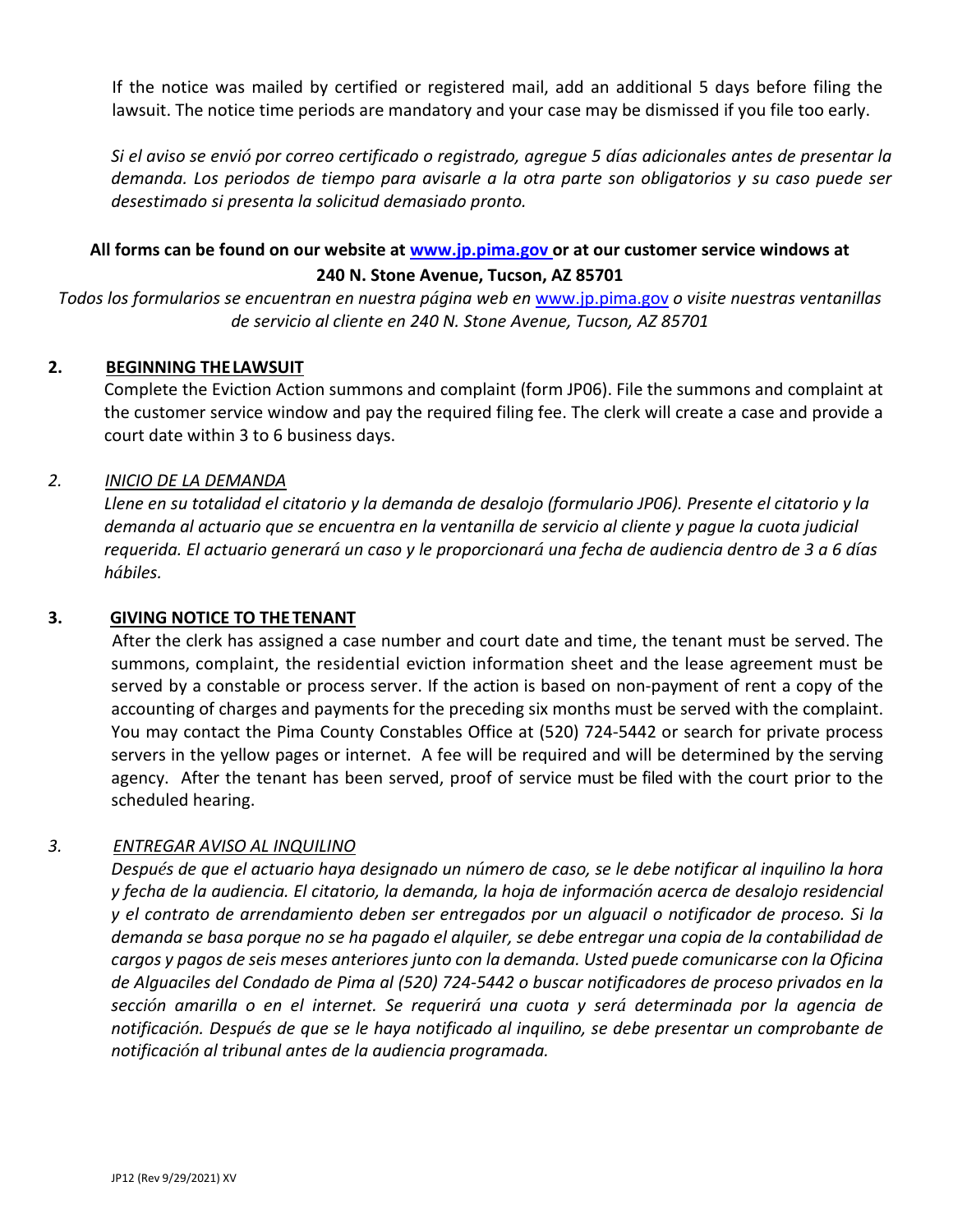# **4. FILING DISMISSALS**

If the tenant pays the rent due, moves out, or has settled the dispute at least one day before the hearing date, you must file a dismissal (form CV5) with the court and give the tenant a copy. The hearing date will be vacated and the case will be closed.

# *4. PRESENTAR DESESTIMACION DEL CASO*

*Si el inquilino paga el alquiler adeudado, se muda o resuelve la disputa al menos un día antes de la fecha de la audiencia, usted debe presentar una desestimación del caso (formulario CV5) ante el tribunal y entregarle una copia al inquilino. Se anulará la fecha de la audiencia y se cerrará el caso.* 

## **5. APPEARING IN COURT**

On the hearing date, you must appear and provide testimony. The Judge will listen to both you and the tenant(s) and will decide if judgment should be entered and whether or not the tenant(s) must move. Be prepared to provide documentation such as a contract, proof of past due rent or police report. If a judgment is entered, the Judge will also order a date when you may file a "Writ of Restitution" which is required to remove the tenant from the property.

## *5. COMPARECER EN EL TRIBUNAL*

*Usted debe comparecer y prestar testimonio en la fecha de audiencia. El Juez los escuchará a usted y al(los) inquilino(s) y decidirá si se debe emitir un fallo y si el(los) inquilino(s) deben mudarse o no. Prepárese para proporcionar documentación tal y cómo un contrato, comprobante del alquiler adeudado o informe policiaco. Si se emite un fallo, el Juez también ordenará una fecha en la que puede presentar una "orden de restitución" que se requiere para desalojar al inquilino de la propiedad.* 

## **6. THE EVICTION PROCESS**

If the tenant has not moved out, you can file a Writ of Restitution (form JP406) on or after the date ordered by the Judge. The Writ of Restitution must be served by the Pima County Constables. The Constable will require a fee for servicing the Writ of Restitution; for more information you can call (520) 724-5442. The Constable will then go to the property and serve the tenant. The tenant will be required to leave the property immediately.

## *6. EL PROCESO DE DESALOJO*

*Si el inquilino no se ha mudado, puede presentar una orden de restitución (formulario JP406) en o después de la fecha ordenada por el juez. La orden de restitución debe ser entregada por los alguaciles del condado de Pima. El alguacil requerirá una tarifa por entregar la orden de restitución. Para más información puede llamar al (520) 724-5442. El alguacil después irá a la propiedad y notificará al inquilino. El inquilino deberá desalojar la propiedad de inmediato.* 

## **7. THE COLLECTION OF A MONEYJUDGMENT**

If you receive a money judgment, the court offers forms and instructions regarding collection options but does not assist in the collection process. You may attempt to collect by sending a demand letter to the tenant and if that is not successful, you may pursue additional collection remedies available through the court. Please see the *Collecting of a Money Judgment* form (JP193).

## *7. LA RECUPERACION DE UN FALLO MONETARIO*

JP12 (Rev 9/29/2021) XV *Si usted recibe un fallo monetario, el tribunal ofrece formularios e instrucciones sobre las opciones para que pueda recuperar su dinero, pero no le puede ayudar en el proceso de recuperación. Puede intentar*